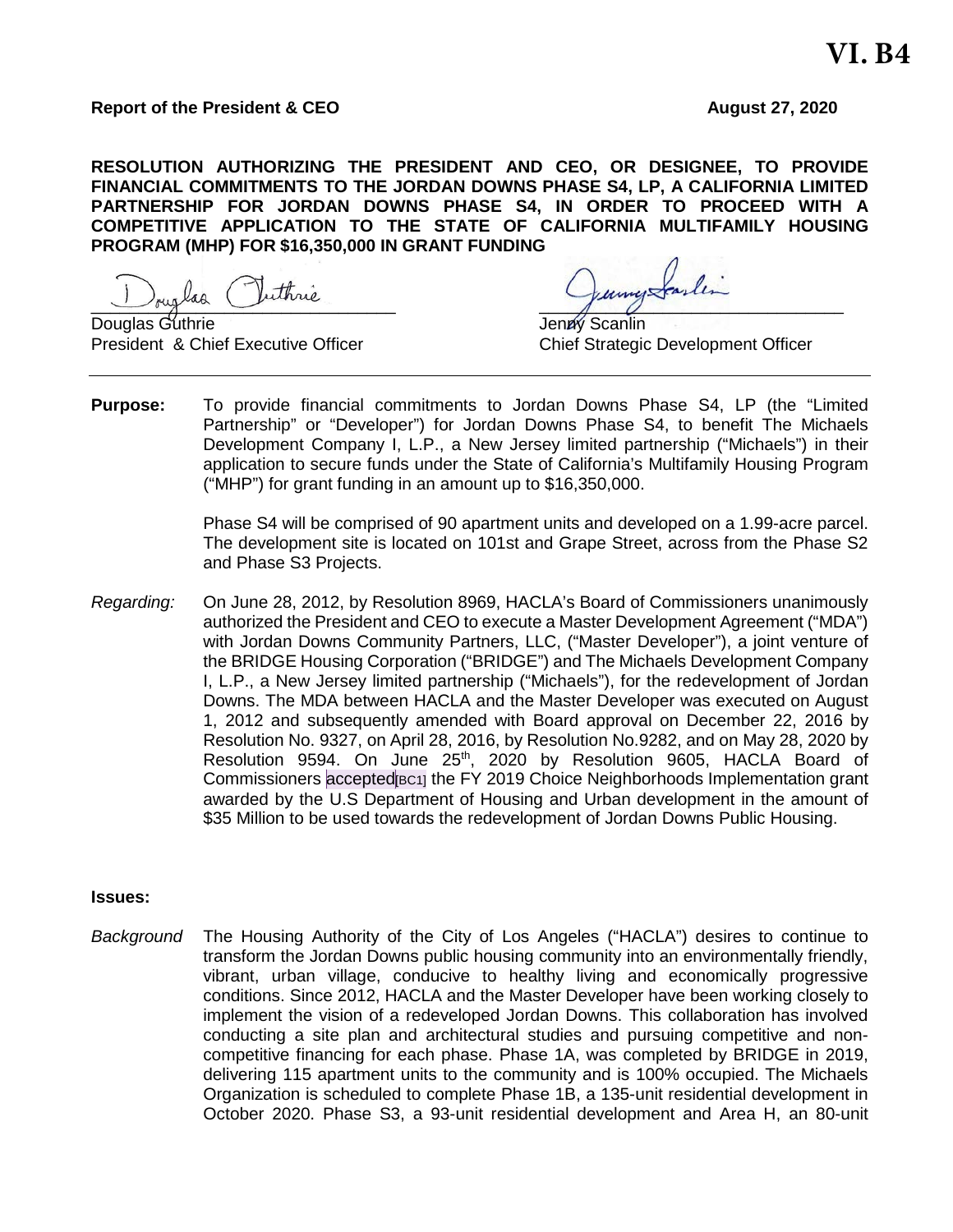residential development are under construction with tentative completion in 2023 and 2021 respectively. Primestor's Phase 1C commercial development, Freedom Plaza, a 118,000 square foot commercial retail shopping center was completed in November 2019. Several of the stores are now open, including anchor tenants, and other retail commercial tenants are currently undergoing tenant improvements.

# *Ground*

*Lease:* Per the MDA, HACLA intends to enter into a Ground Lease with Jordan Downs Phase S4, LP for the development of the Project (the "Ground Lease"). The terms of this Ground Lease are not finalized and will be brought to the Board of Commissioners at the time a final financing plan is established. However, based on preliminary review of the project pro forma and based on competitive requirements of funding sources like MHP, it is recommended that HACLA commit to deferring the fair market value of the capitalized rent under the Ground Lease, currently estimated to be \$3,150,000, pursuant to a promissory note (the "Acquisition Note"). The Acquisition Note carries a minimum 55 year term, with simple interest at 4% and would be payable from residual receipts. The payment terms of the Ground Lease and Acquisition Note are subject to HACLA underwriting and California Tax Credit Allocation committee requirements and the final value of the Ground Lease will be determined by an appraisal at the time the Board of Commissioners considers the final financing plan and the substantially final financing agreements, including the Ground Lease.

# *Gap*

*Funding:* On August 1, 2012, HACLA entered into a Master Developer Agreement with Jordan Downs Community Partners, LLC of which The Michaels Organization is a joint venture partner. Section 6.6 of the Master Developer Agreement states that HACLA will consider providing loan funds to assist with the development of replacement housing at Jordan Downs. In 2019, HACLA competed for HUD's Choice Neighborhood Implementation Grant and received an award of \$35 million in April 2020. As part of this award, over \$20 million was dedicated to various phases of the affordable housing development at Jordan Downs. The grant budget schedule includes \$2,800,000 for Jordan Downs Phase S4. HACLA will be working with HUD to allocate these funds as part of its overall underwriting and closing actions when entering into contracts for the 17 RAD units discussed below. The Choice Neighborhood grant will provide gap financing as a source for both construction and permanent financing.

#### *Rental*

*Assistance* 

#### *Demonstration*:

In January 2016, the Housing Authority submitted a multi-phase application to HUD who subsequently provided HACLA with a multi-phase reservation of 120 RAD units for the future phases of Jordan Downs. RAD is intended to preserve the nation's stock of deeply affordable rental housing, promote efficiency within and among HUD programs, and build strong, stable communities. HUD considers RAD an important part of its rental housing preservation strategy and is investing significant resources to promote and expand its use. The RAD program allows the conversion of the public housing subsidy into a projectbased Section 8 subsidy platform allowing HACLA to continue to serve very low-income families. The RAD program is designed to have minimal disruptions to tenants, no permanent relocation, and no rent increase to tenants. To date, HACLA has allocated twenty-five (25) RAD units to Phase 3, seventeen (17) RAD units to Phase S2 and thirty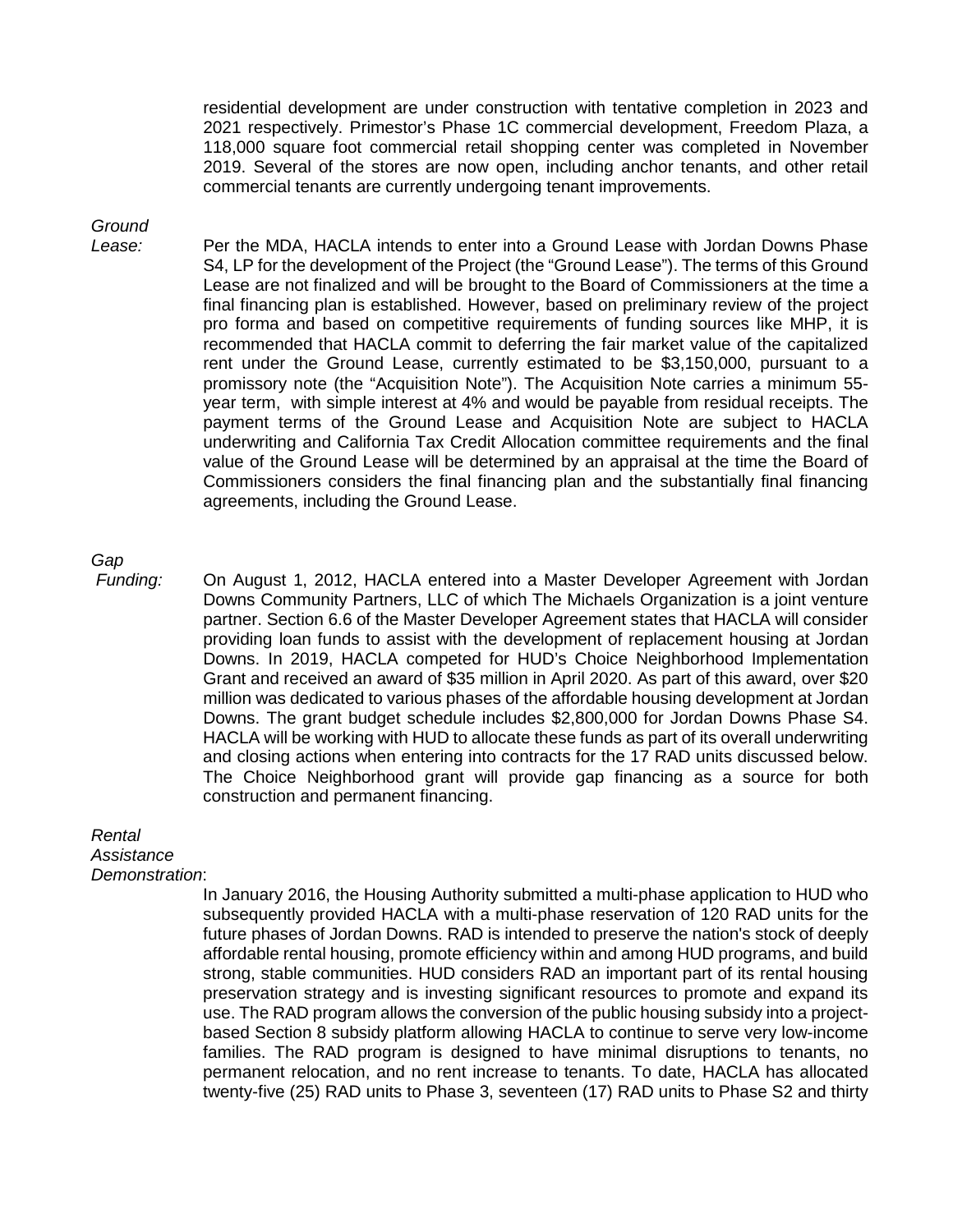(30) for Area H. After these allocations, there are 25 remaining RAD units available for allocation to Phase S4.

A formal RAD application to request an allocation will be submitted to HUD in the fall of 2020 through a new application process that is mandated by the CNI award at Jordan Downs. Once approved, HACLA intends to provide RAD PBV assistance for up to seventeen (17) units as outlined in Table #1 to the project under a RAD PBV Housing Assistance Payments contract ("RAD HAP") for an initial term of twenty (20) years, renewable in accordance with the RAD program. HACLA will reserves the right to rescind the RAD and/or PBV commitments in the event: (a) the Project fails to meet the requirements of the PBV or RAD programs prior to execution of and AHAP or RAD HAP, as applicable; and/or (b) provisions of RAD PBV funding by HUD are rescinded or cut. HACLA further reserves the right to rescind the commitments herein if the developer fails to secure necessary capital financing, such as low income housing credits, or fails to complete the project in a timely manner.

|           | <b>RAD</b> |
|-----------|------------|
| 1 bedroom | 3          |
| 2 bedroom | 6          |
| 3 bedroom | 5          |
| 4 bedroom |            |
| 5 bedroom | 2          |
| Total     |            |

Table  $#1: #$  of RAD units by bedroom size

## **Vision Plan: PLACE Strategy #1: Stabilize the physical and financial viability of the conventional public housing portfolio.**

The development of Phase S4 will allow for the construction of 90 new housing units of which 56 are replacement units for the existing residents. This development will further HACLA's goals of improving its affordable housing stock as well as improved ADAcompliant, modern, sustainably designed, and amenitized units. This action will help HACLA extend the life of critical, deeply affordable housing in the City of Los Angeles to serve existing public housing residents and future income-qualified households from HACLA's active public housing and Section 8 wait lists as well as the community of Watts.

**Funding:** The Chief Administrative Officer confirms the following:

#### *Source of Funds:*

Subject to the Board of Commissioners' approval, the Authority will be providing the Project with up to \$2,800,000 in a bridge loan and a carryback note amounting to \$3,150,000 for the Developer's ground lease payment, consisting of the following funding streams for the vertical development of the Project, and certain off-site improvements:

| CNI Grant Award HACLA Bridge Loan- Federal Funding | \$2,800,000 |
|----------------------------------------------------|-------------|
| Acquisition Loan / Carryback Note                  | \$3,150,000 |
| <b>Total Request</b>                               | \$5,950,000 |

The Chief Administrative Officer confirms that \$2,800,000 in funds are available from the Choice Neighborhoods Implementation Grant.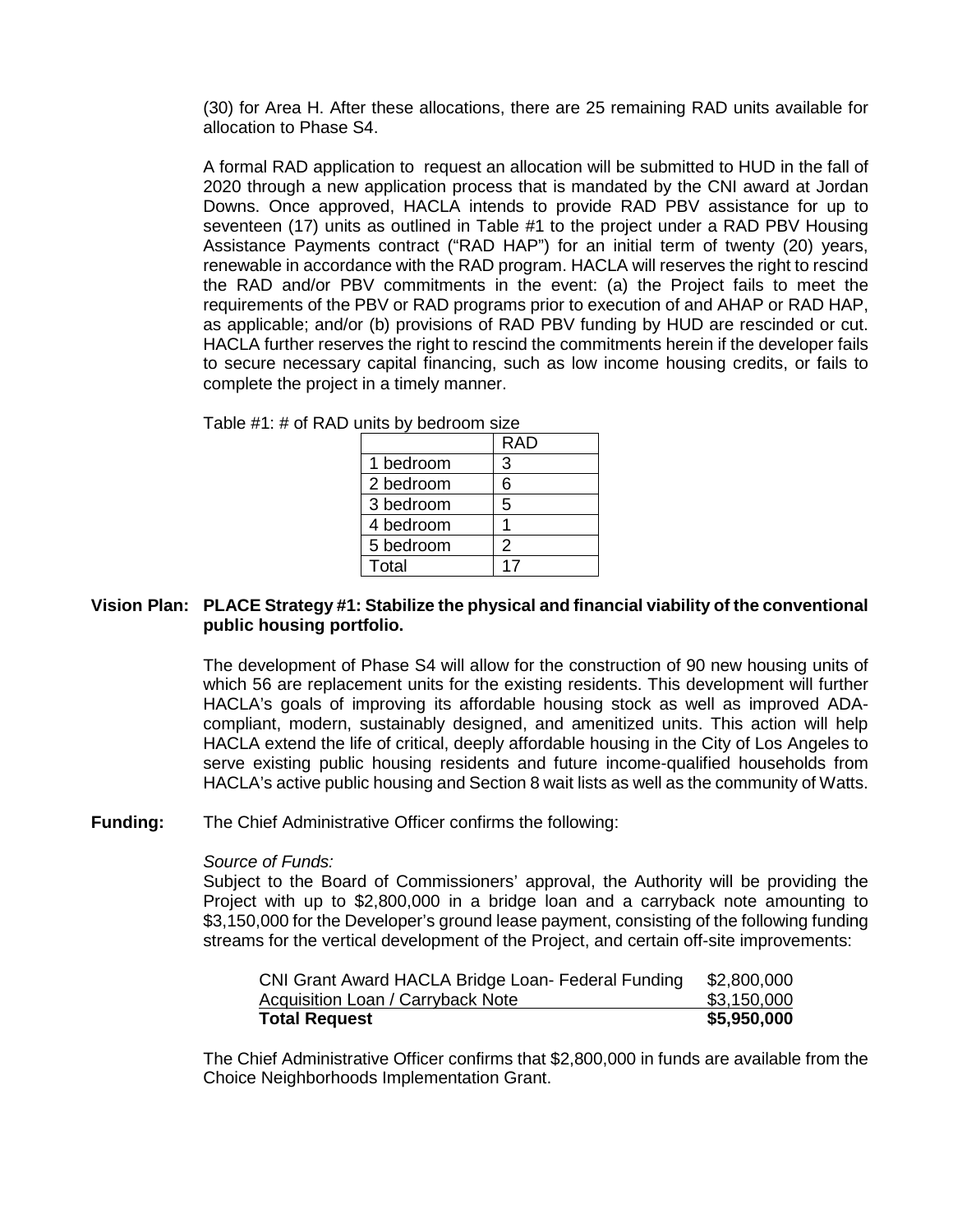*Budget and Program Impact:* Use of these funds is an effective approach to maintain deeply affordable housing in public housing conversion projects and provides needed operating subsidy to address the extraordinary costs associated with maintaining significant new infrastructure and open space improvements as well as providing deep services to the residents. The use of HACLA resources to support the preservation and expansion of affordable housing is aligned with the Authority's budget and program goals

#### **Environmental Review:**

- **CEQA:** The City of Los Angeles is the lead agency for the JD Redevelopment for purposes of the California Environmental Quality Act ("CEQA"). The City of Los Angeles, acting through its Planning Department, approved a larger project under the Jordan Downs Urban Village Specific Plan (1,800 residential units; up to 250,000 square feet of commercial/retail/office plus up to 20,000 square feet of community-service retail and services in mixed use buildings; a network of parks totaling 8.9 acres; and new community facilities), and its associated Final Environmental Impact Report ("FEIR") and required findings on April 17, 2013 (ENV-2010-32-EIR). Two addendums to the FEIR were prepared on January 11, 2016 and April 4, 2016 respectively to address additional impacts not considered in the EIR as the result of a proposed Specific Plan Amendment. On April 14, 2016, the City Planning Commission found based on the whole of the administrative record that no subsequent or supplemental EIR or negative declaration was required. The Phase S4 redevelopment as contemplated in the current conceptual plans provided to HACLA is consistent with the Specific Plan and its Amendment (CPC-2015-3990-GPA-ZC-SP), however, the final plans will be reviewed by the Board of Commissioners at such time as it considers the Ground Lease and Disposition and Development Agreement and a final design and construction drawings are complete to ensure consistency. Phase S4 will be subject to the imposition of various measures contained in the Specific Plan's conditions of approval, including Mitigation Monitoring.
- NEPA: Pursuant to 24 CFR Part 58, the City of Los Angeles, through its Housing and Community Investment Department ("HCID/LA") serves as the environmentally responsible entity in preparation of the Environmental Assessment and Finding of No Significant Impact ("EA/FONSI") for the Jordan Downs Public Housing Community Project. The EA/FONSI was circulated for public review on June 13, 2014 through July 2, 2014. On December 22, 2015, a technical memorandum was prepared to review any changes to the project description. Based on this memorandum HCID/LA found that changes to the project description did not result in changes to the conclusion of the EA/FONSI. On February 11, 2016, the U.S. Department of Housing and Urban Development's Office of the Field Office Director issued approval of the Housing Authority's Request for Release of Funds and Environmental Certification.
- **Section 3:** The Developer will ensure that the residents of Jordan Downs public housing, other lowincome Watts neighborhood residents, participants of Youth-Build, and qualifying residents in the City of Los Angeles have the opportunity to share in the economic benefits generated by the proposed development. Local Hire and Section 3 requirements for the Developer and their General Contractor will require the use of best efforts to set aside at least thirty percent (30%) of all new construction and post-construction jobs generated by the redevelopment, first for residents of Jordan Downs, second for residents of Watts, third to HUD's Youth-Build Program in the City, and finally to residents of the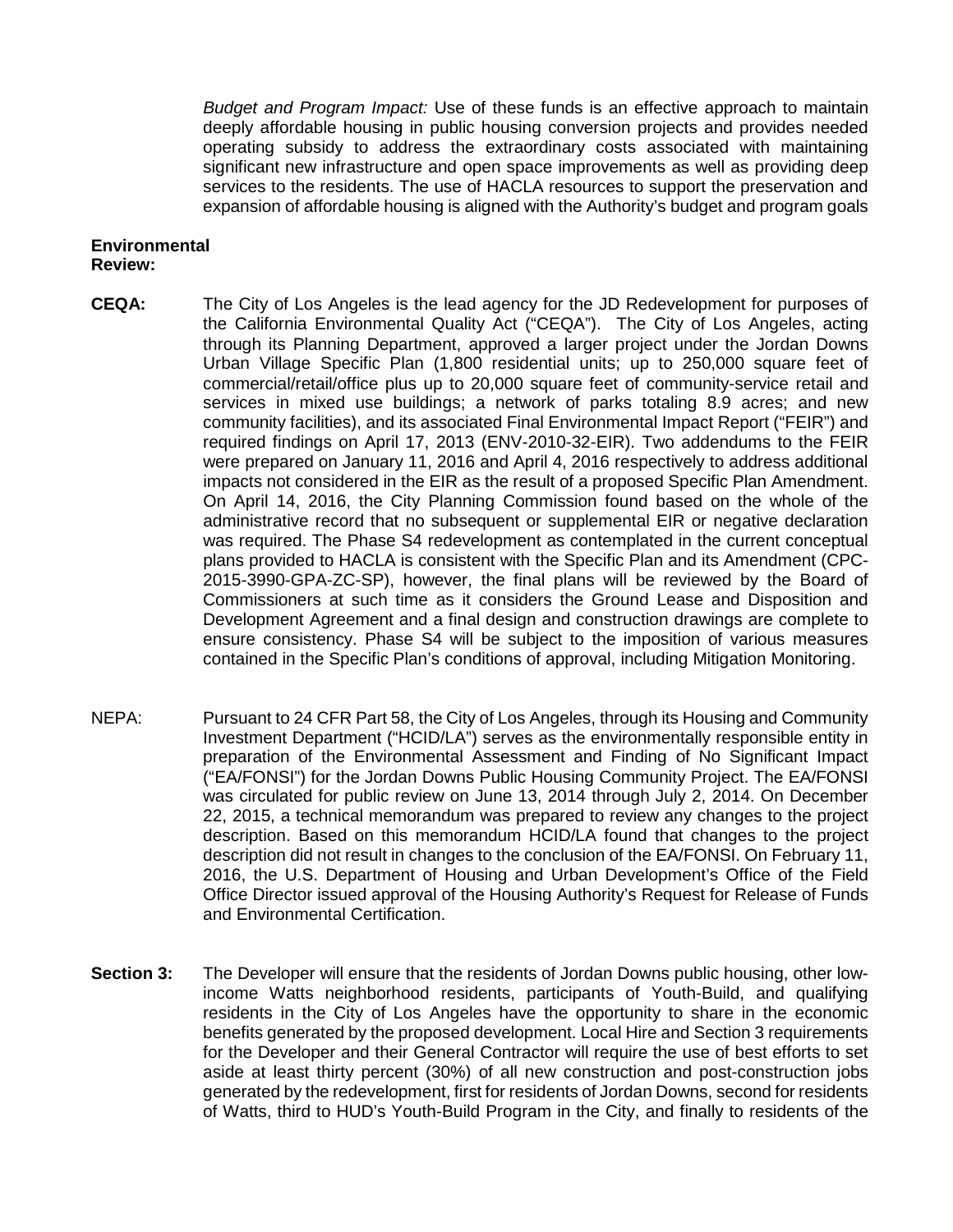City to the maximum extent feasible. Furthermore, the Developer and their General Contractor shall strive and use best efforts to set aside at least ten percent (10%) of their overall 30% Section 3 commitment for disadvantaged workers. Additionally, the Owner is committed to providing 10% of the total dollar amount of building trades work for all construction contracts and 3% of the total dollar amount of all non-construction contracts to Section 3 Businesses

#### **Attachments:**

**1.** Resolution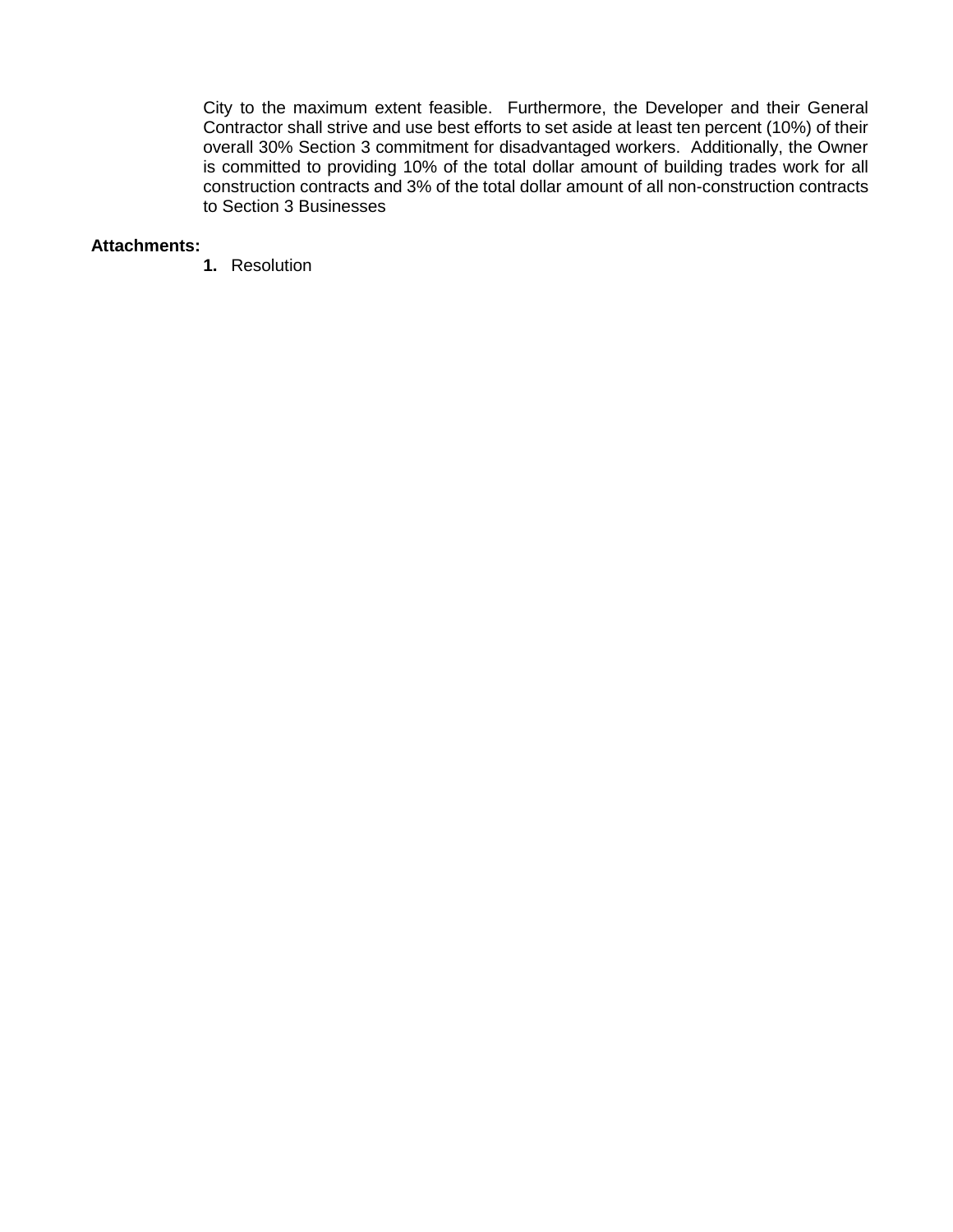#### **RESOLUTION NO.\_\_\_\_\_\_\_\_\_\_\_\_\_\_**

## **RESOLUTION AUTHORIZING THE PRESIDENT AND CEO, OR DESIGNEE, TO PROVIDE FINANCIAL COMMITMENTS TO THE JORDAN DOWNS PHASE S4, LP, A CALIFORNIA LIMITED PARTNERSHIP FOR JORDAN DOWNS PHASE S4, IN ORDER TO PROCEED WITH A COMPETITIVE APPLICATION TO THE STATE OF CALIFORNIA MULTIFAMILY HOUSING PROGRAM (MHP) FOR \$16,350,000 IN GRANT FUNDING**

**WHEREAS**, the Housing Authority of the City of Los Angeles (the "Housing Authority") is authorized pursuant to the Housing Authorities Law (Sections 34200 *et seq.* of the California Health and Safety Code) (the "Act") to conduct business for any of its corporate purposes; and

**WHEREAS**, the Housing Authority intends to transform the Jordan Downs public housing community into a mixed-income, mixed-use, environmentally friendly, vibrant urban village, conducive to healthy living and economically progressive conditions; and

**WHEREAS**, on June 28, 2012, the Housing Authority's Board of Commissioners unanimously authorized the President and CEO to execute a Master Development Agreement ("MDA") with Jordan Downs Community Partners, LLC, ("Master Developer") for the redevelopment of Jordan Downs following which the MDA between the Authority and the Master Developer was executed on August 1, 2012, as amended; and

**WHEREAS**, the Housing Authority and the Master Developer have been working closely since 2012 to implement the vision of a redeveloped Jordan Downs including the vertical residential development of the Phase S4 residential project (the "Project") by Jordan Downs Phase S4, LP ("Phase S4 Owner") and meeting with the residents on progress of the redevelopment to ensure consistency and transparency; and

**WHEREAS**, the Housing Authority desires to commit to providing the Project with up to \$2,800,000 in gap funding from the Choice Neighborhoods Implementation Grant contingent on final approval by HUD at the time of construction closing; and

**WHEREAS,** the Housing Authority desires to commit to providing the Project with a carryback note on the Capitalized Ground Lease, currently estimated to be \$3,150,000, pursuant to a promissory note (the "Acquisition Note"); and

**WHEREAS,** Jordan Downs Phase S4 will be comprised of 90 units in an affordable residential development with amenities, of which seventeen (17) units are reserved as Rental Assistance Demonstration ("RAD") units; and

**WHEREAS**, in order to apply for MHP funding for the Phase S4 Project, it is necessary for the Housing Authority to provide financial commitments in order for the application to be competitive for funding.

**NOW, THEREFORE, BE IT RESOLVED** that the Board of Commissioners hereby authorizes the President and CEO, or designee, to provide financial commitments to Jordan Downs Phase S4, LP for Jordan Downs Phase S4 in order to proceed with a competitive application to the State of California Multifamily housing Program ("MHP") for grant funding up to \$16,350,000.